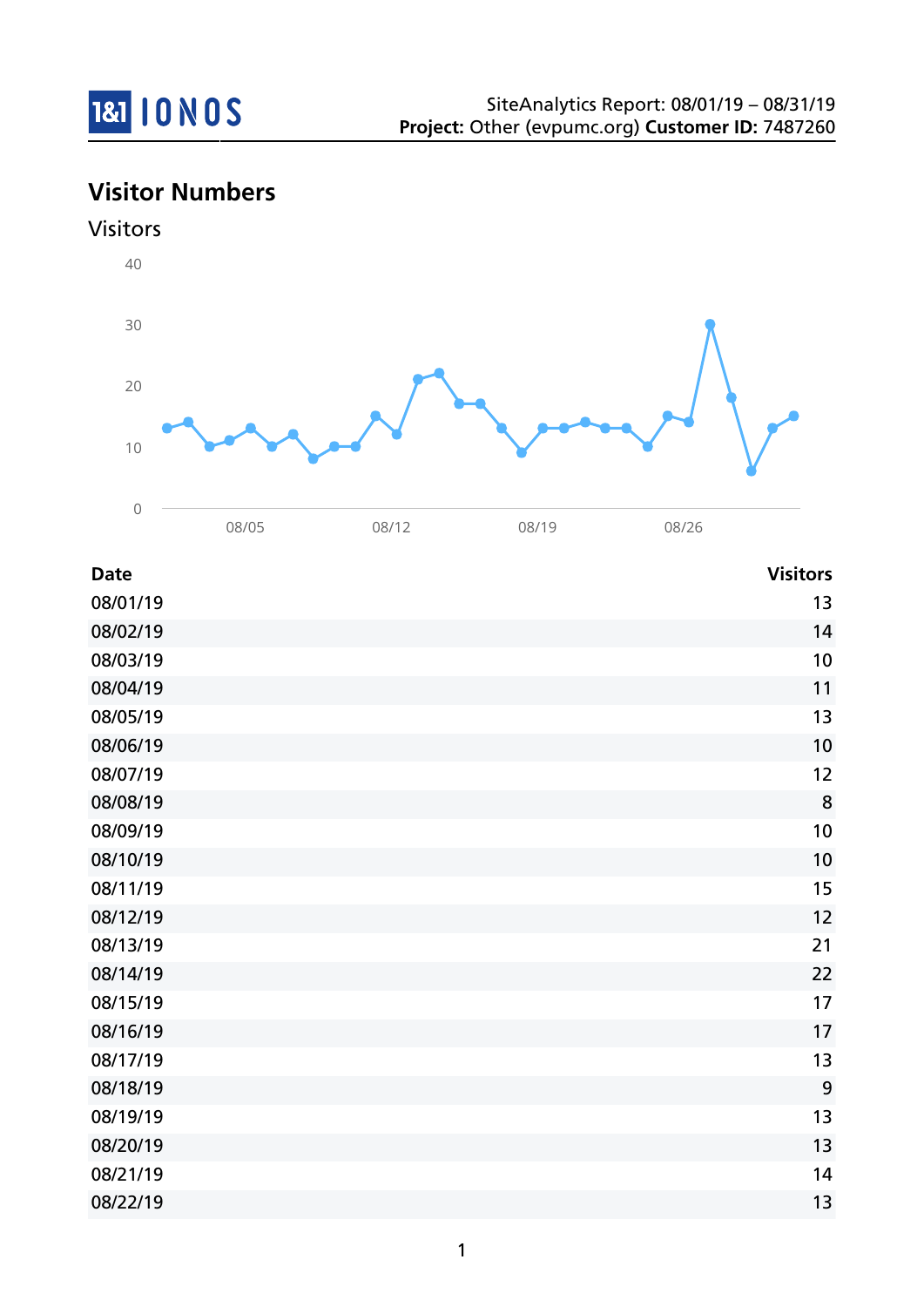

| <b>Date</b>  | <b>Visitors</b> |
|--------------|-----------------|
| 08/23/19     | 13              |
| 08/24/19     | 10              |
| 08/25/19     | 15              |
| 08/26/19     | 14              |
| 08/27/19     | 30              |
| 08/28/19     | 18              |
| 08/29/19     | $6\phantom{1}6$ |
| 08/30/19     | 13              |
| 08/31/19     | 15              |
| <b>Total</b> | 424             |

### Sessions



| <b>Date</b> | <b>Sessions</b> |
|-------------|-----------------|
| 08/01/19    | 13              |
| 08/02/19    | 14              |
| 08/03/19    | 10              |
| 08/04/19    | 11              |
| 08/05/19    | 13              |
| 08/06/19    | 10              |
| 08/07/19    | 12              |
| 08/08/19    | 9               |
| 08/09/19    | 10              |
| 08/10/19    | 10              |
| 08/11/19    | 15              |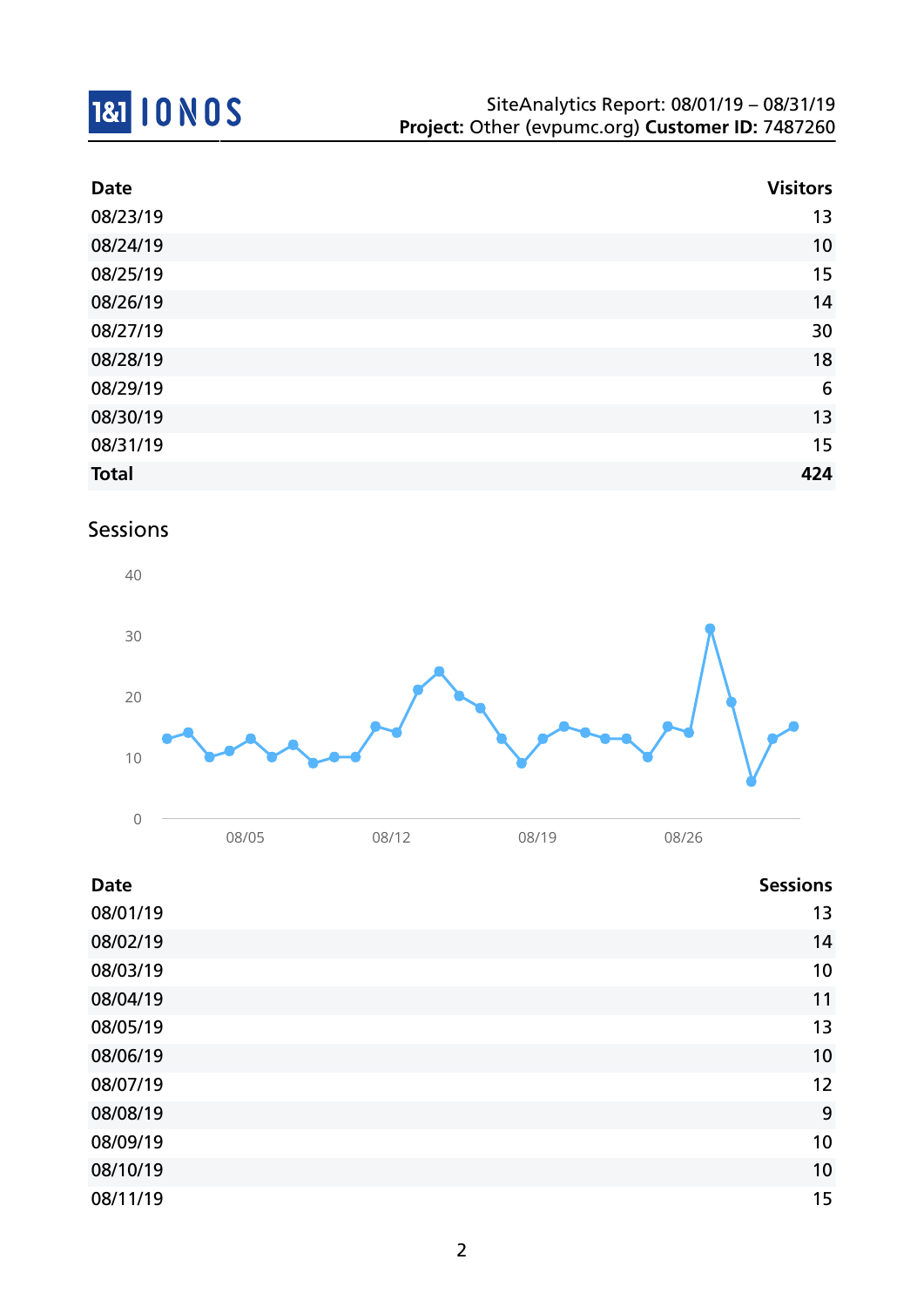

| <b>Date</b>  | <b>Sessions</b> |
|--------------|-----------------|
| 08/12/19     | 14              |
| 08/13/19     | 21              |
| 08/14/19     | 24              |
| 08/15/19     | 20              |
| 08/16/19     | 18              |
| 08/17/19     | 13              |
| 08/18/19     | 9               |
| 08/19/19     | 13              |
| 08/20/19     | 15              |
| 08/21/19     | 14              |
| 08/22/19     | 13              |
| 08/23/19     | 13              |
| 08/24/19     | 10              |
| 08/25/19     | 15              |
| 08/26/19     | 14              |
| 08/27/19     | 31              |
| 08/28/19     | 19              |
| 08/29/19     | 6               |
| 08/30/19     | 13              |
| 08/31/19     | 15              |
| <b>Total</b> | 437             |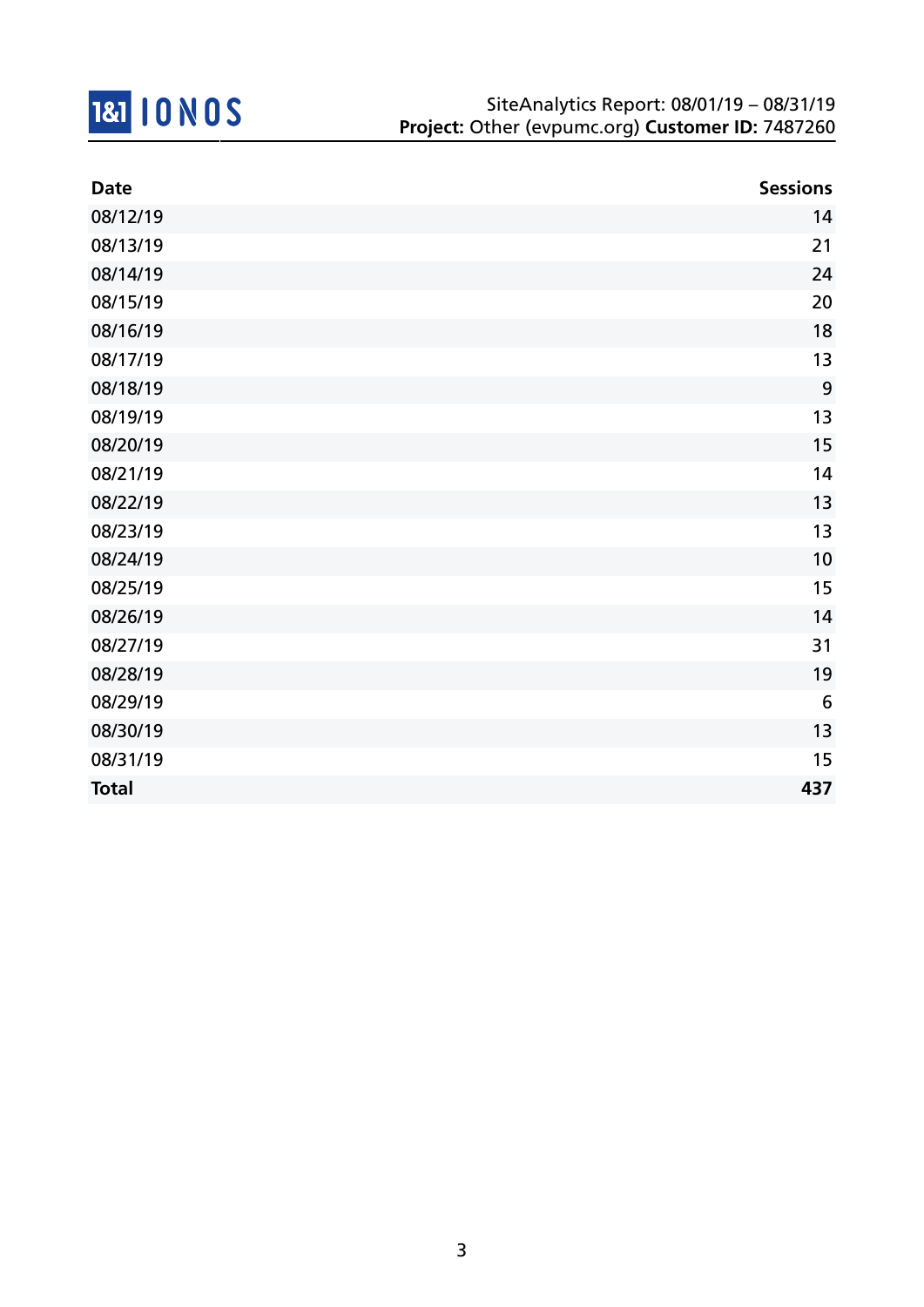

## Search Engine Robots



| <b>Search Engine Robots</b> | <b>Sessions</b> | Percentage |
|-----------------------------|-----------------|------------|
| bingbot/2.0                 | 228             | 36.95%     |
| Googlebot-Mobile            | 57              | 9.24%      |
| Applebot/0.1                | 55              | 8.91%      |
| Crawler4j                   | 50              | 8.10%      |
| YandexBot/3.0               | 39              | 6.32%      |
| panscient.com               | 37              | 6.00%      |
| Baiduspider/2.0             | 33              | 5.35%      |
| Sogou web spider/4.0        | 32              | 5.19%      |
| 360Spider                   | 26              | 4.21%      |
| Virusdie crawler/3.0        | 11              | 1.78%      |
| Googlebot/2.1               | 10              | 1.62%      |
| WikiDo/1.1                  | 9               | 1.46%      |
| Mail.RU Bot/2.0             | 5               | 0.81%      |
| SeznamBot/3.2               | 5               | 0.81%      |
| MojeekBot/0.6               | 4               | 0.65%      |
| DuckDuckGo-Favicons-Bot/1.0 | 3               | 0.49%      |
| ips-agent                   | 3               | 0.49%      |
| SuperPagesUrlVerifyBot/1.0  | $\overline{2}$  | 0.32%      |
| AdsBot-Google               | 1               | 0.16%      |
| CATExplorador/1.0beta       | 1               | 0.16%      |
| CheckMarkNetwork/1.0        | 1               | 0.16%      |
| Exabot/3.0                  | 1               | 0.16%      |
| Feedfetcher-Google          | 1               | 0.16%      |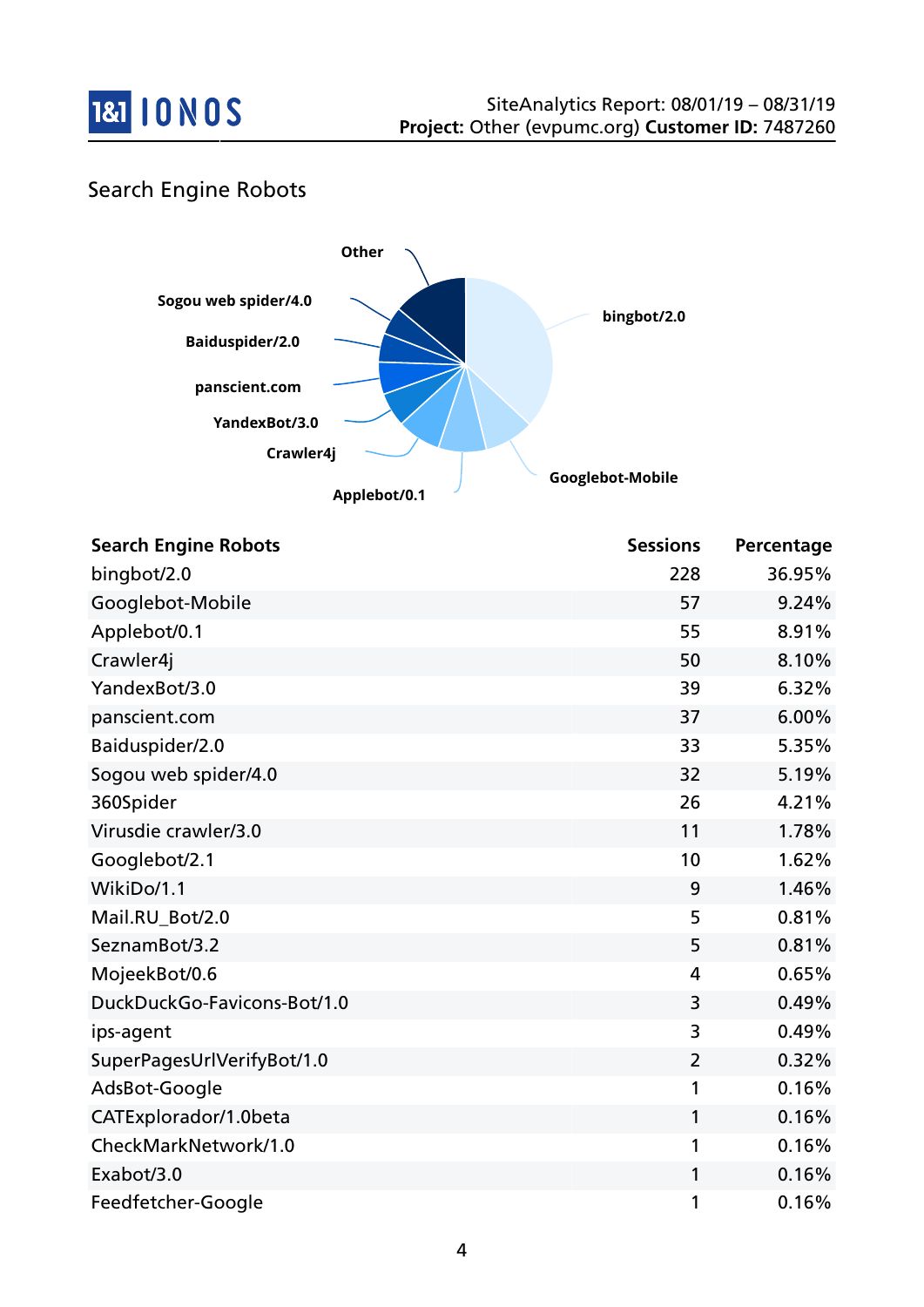

| <b>Search Engine Robots</b> | <b>Sessions</b> | Percentage |
|-----------------------------|-----------------|------------|
| Google favicon              |                 | 0.16%      |
| KomodiaBot/1.0              |                 | 0.16%      |
| MJ12bot/v1.4.8              |                 | 0.16%      |
| <b>Total</b>                | 617             | 100.00%    |

# **Page Analysis**

## Most Frequently Visited Pages



| <b>Pages</b>             | <b>Sessions</b> | Percentage |
|--------------------------|-----------------|------------|
| /Default.htm             | 340             | 44.39%     |
| /Elim.htm                | 51              | 6.66%      |
| /Announce.htm            | 46              | 6.01%      |
| /Sermons.htm             | 37              | 4.83%      |
| /web_links.htm           | 30              | 3.92%      |
| <b>Morship.htm</b>       | 29              | 3.79%      |
| /Calendar.htm            | 27              | 3.52%      |
| /M-Statement.htm         | 26              | 3.39%      |
| /St_Johns.htm            | 26              | 3.39%      |
| /Believe.htm             | 25              | 3.26%      |
| /Stats.htm               | 25              | 3.26%      |
| /NewsLetterIdx.htm       | 23              | 3.00%      |
| /StJohns_M-Statement.htm | 10              | 1.31%      |
| /Elim-HISTORY.htm        | 9               | 1.17%      |
| /Elim_M-Statement.htm    | 9               | 1.17%      |
| /valley_views1013.htm    | 9               | 1.17%      |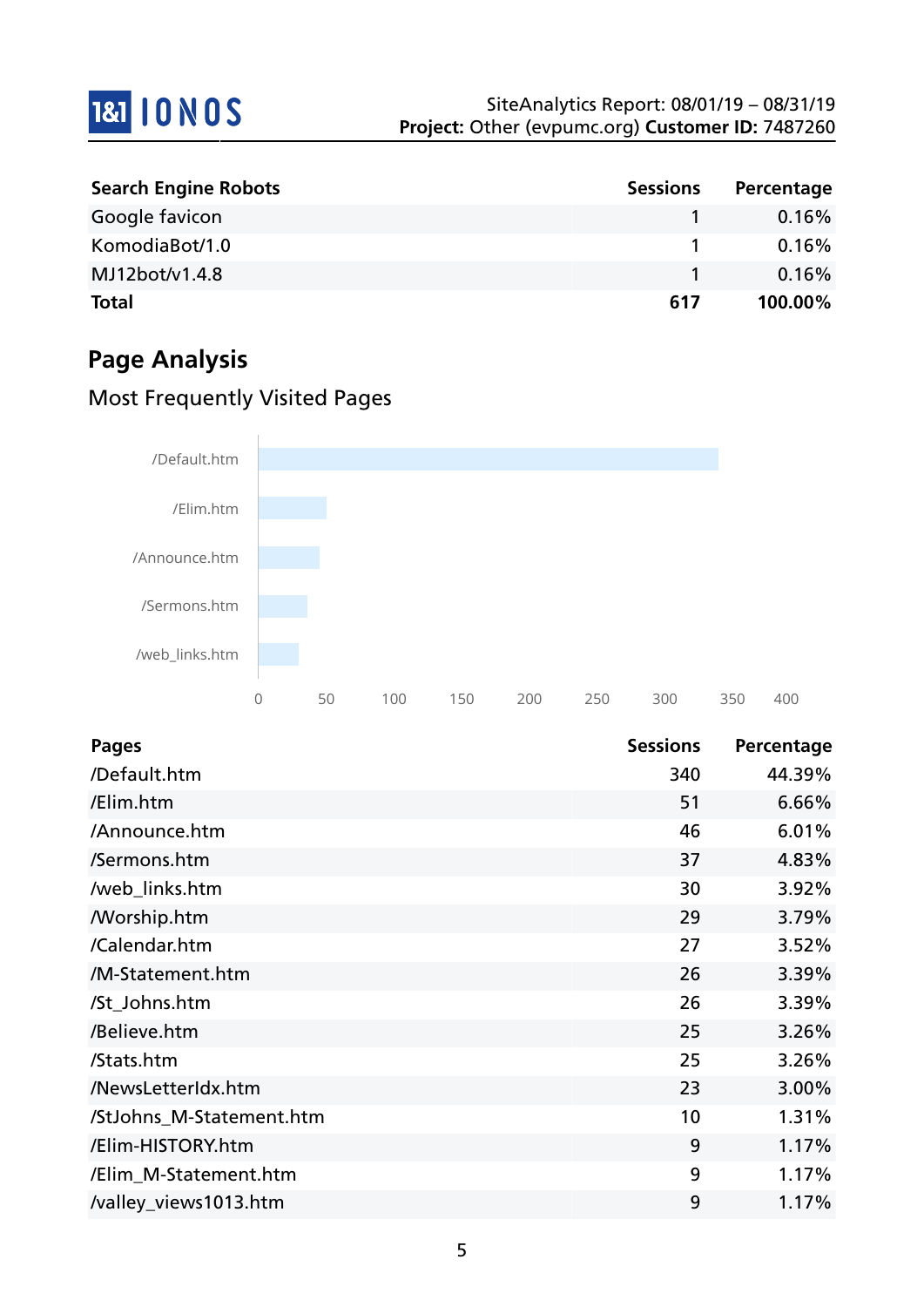

| <b>Pages</b>          | <b>Sessions</b> | Percentage |
|-----------------------|-----------------|------------|
| /St_Johns-HISTORY.htm | 8               | 1.04%      |
| /missions.htm         | 8               | 1.04%      |
| /valley_views0813.htm | 8               | 1.04%      |
| /valley_views0913.htm | 8               | 1.04%      |
| /CalendarOld.htm      | 7               | 0.91%      |
| /valley_views1113.htm | 5               | 0.65%      |
| <b>Total</b>          | 766             | 100.00%    |

## Keywords

No data is available for this report during the current time period.

### Referring Pages



| Pages                                                    | <b>Sessions</b> |
|----------------------------------------------------------|-----------------|
| https://www.google.com/                                  | 28              |
| http://super-seo-guru.com                                |                 |
| http://www.sogou.com/web                                 | 5               |
| http://datadepths.com/profile.php                        |                 |
| http://www.google.com/                                   |                 |
| https://www.ecosia.org/                                  |                 |
| https://xn-----6kcaabbafhu7cskl7akvongwpo7hvjj.xn--p1ai/ |                 |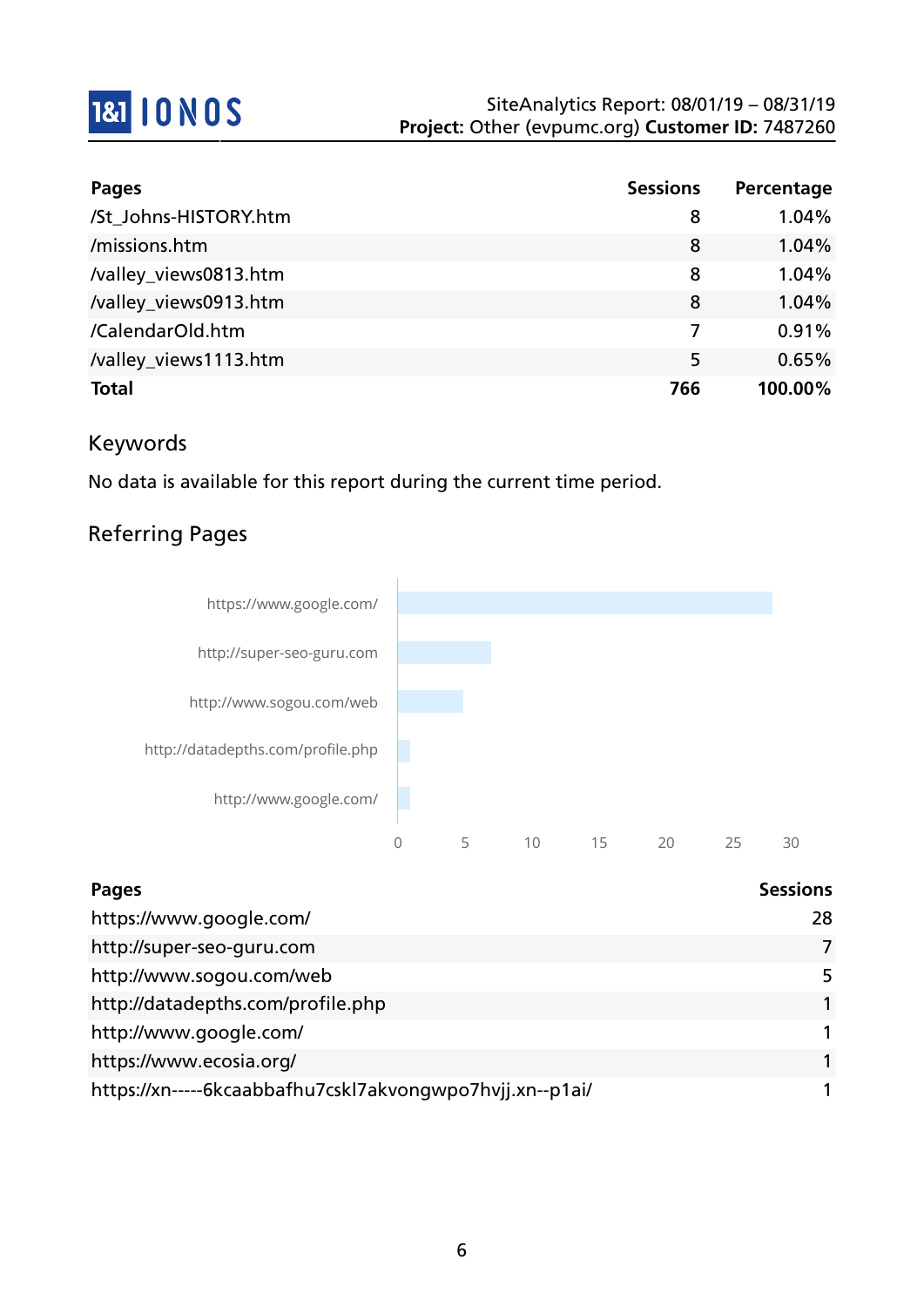

# **Browsers & Systems**

Browsers



| <b>Browsers</b>         | <b>Sessions</b> | Percentage |
|-------------------------|-----------------|------------|
| Chrome                  | 123             | 28.15%     |
| Firefox                 | 48              | 10.98%     |
| IE                      | 37              | 8.47%      |
| Opera                   | 10              | 2.29%      |
| Microsoft Edge          | 8               | 1.83%      |
| Safari mobile           | 8               | 1.83%      |
| <b>Chrome Mobile</b>    | 6               | 1.37%      |
| Python-requests         | 5               | 1.14%      |
| Safari                  | 5               | 1.14%      |
| Google App              | $\overline{2}$  | 0.46%      |
| Mozilla                 | $\overline{2}$  | 0.46%      |
| <b>CURL</b>             | $\overline{2}$  | 0.46%      |
| Android browser         | 1               | 0.23%      |
| Apache-HttpClient       | 1               | 0.23%      |
| Go http package         | 1               | 0.23%      |
| Kinza                   | 1               | 0.23%      |
| Could not be identified | 177             | 40.50%     |
| <b>Total</b>            | 437             | 100.00%    |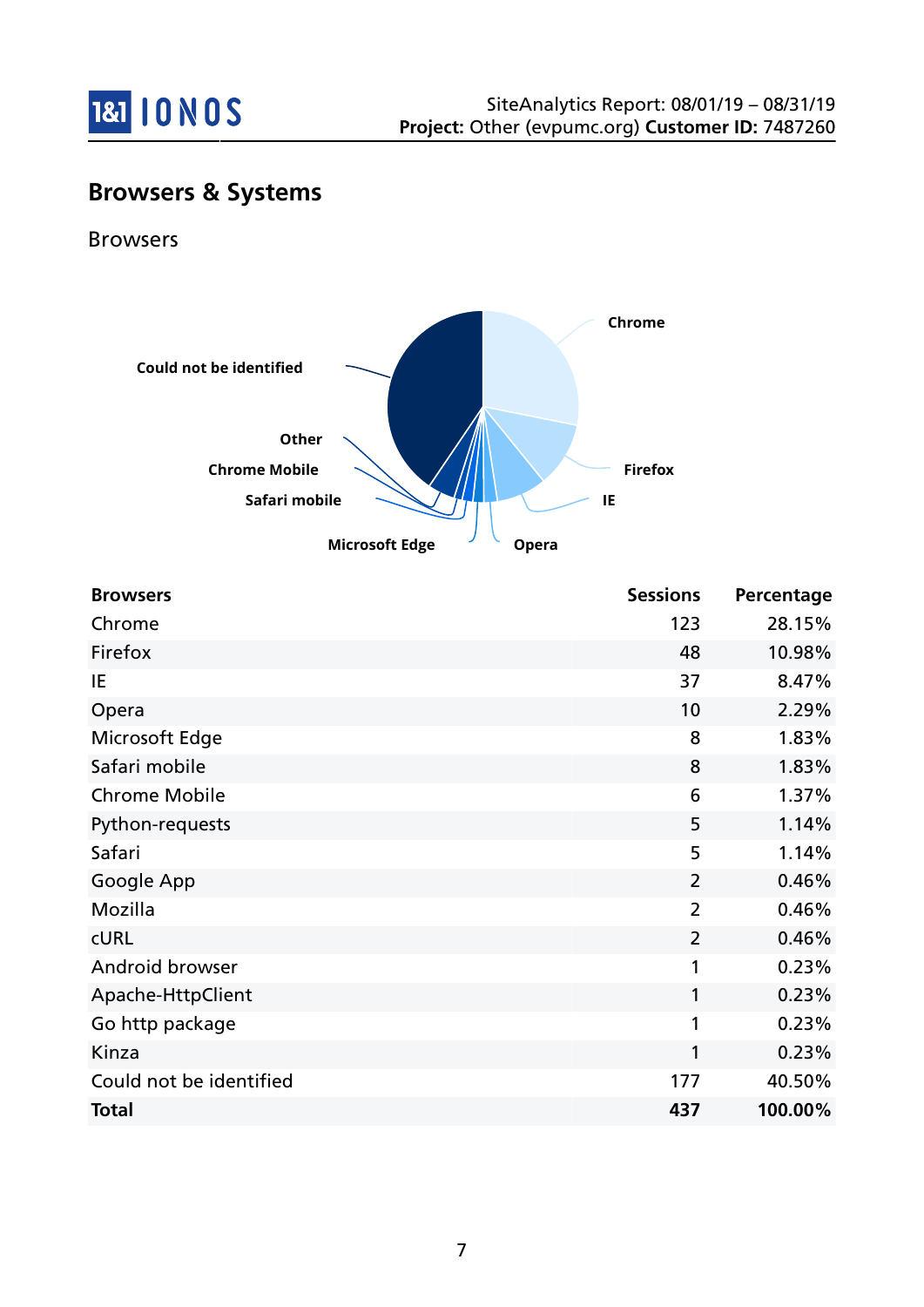

# Operating Systems



| <b>Operating Systems</b> | <b>Sessions</b> | Percentage |
|--------------------------|-----------------|------------|
| Windows                  | 163             | 37.30%     |
| OS X                     | 37              | 8.47%      |
| Linux                    | 23              | 5.26%      |
| iOS                      | 12              | 2.75%      |
| macOS                    | 10              | 2.29%      |
| Android                  | 5               | 1.14%      |
| Chrome OS                | $\overline{2}$  | 0.46%      |
| <b>JVM</b>               | 1               | 0.23%      |
| Could not be identified  | 184             | 42.11%     |
| <b>Total</b>             | 437             | 100.00%    |

## **Visitor Locations**

Countries

| CUUITUTU             |                 |            |
|----------------------|-----------------|------------|
| <b>Countries</b>     | <b>Sessions</b> | Percentage |
| <b>United States</b> | 270             | 61.78%     |
| France               | 61              | 13.96%     |
| Russia               | 23              | 5.26%      |
| China                | 18              | 4.12%      |
| Germany              | 7               | 1.60%      |
| Netherlands          | 7               | 1.60%      |
| Ireland              | 6               | 1.37%      |
| Canada               | 5               | 1.14%      |
| <b>Ukraine</b>       | 5               | 1.14%      |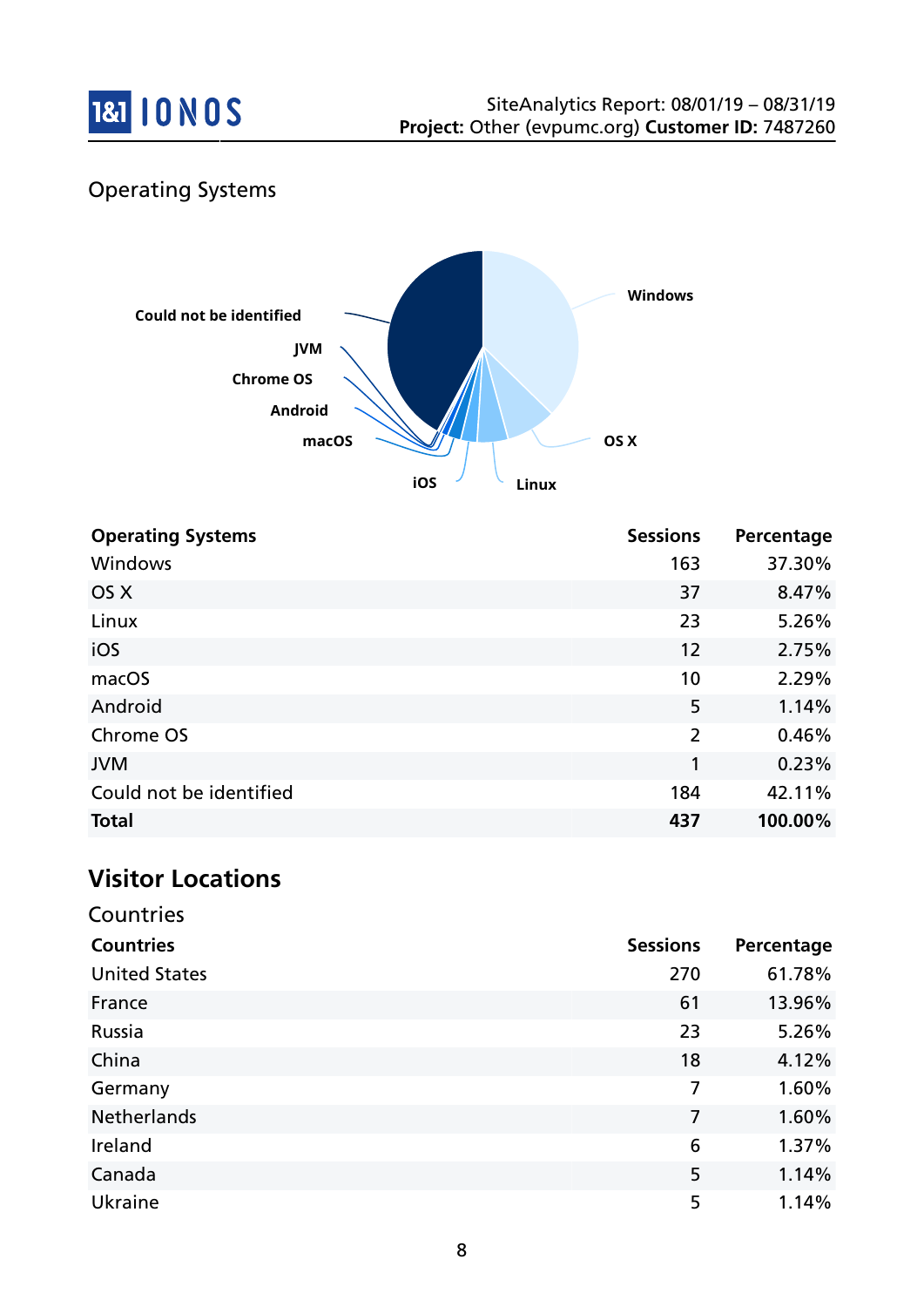

| <b>Countries</b>        | <b>Sessions</b> | Percentage |
|-------------------------|-----------------|------------|
| India                   | 4               | 0.92%      |
| Romania                 | 4               | 0.92%      |
| Finland                 | 3               | 0.69%      |
| <b>United Kingdom</b>   | 3               | 0.69%      |
| Spain                   | 2               | 0.46%      |
| Poland                  | $\overline{2}$  | 0.46%      |
| Singapore               | $\overline{2}$  | 0.46%      |
| Vietnam                 | $\overline{2}$  | 0.46%      |
| Bangladesh              | 1               | 0.23%      |
| <b>Bhutan</b>           | 1               | 0.23%      |
| Hungary                 | 1               | 0.23%      |
| Indonesia               | 1               | 0.23%      |
| Italy                   | 1               | 0.23%      |
| Japan                   | 1               | 0.23%      |
| South Korea             | 1               | 0.23%      |
| Kazakhstan              | 1               | 0.23%      |
| Lithuania               | 1               | 0.23%      |
| Latvia                  | 1               | 0.23%      |
| Turkey                  | 1               | 0.23%      |
| South Africa            | 1               | 0.23%      |
| Could not be identified | 1               | 0.23%      |
| <b>Total</b>            | 437             | 100.00%    |

### Continents

| <b>Continents</b>       | <b>Sessions</b> | Percentage |
|-------------------------|-----------------|------------|
| <b>North America</b>    | 275             | 62.93%     |
| Europe                  | 127             | 29.06%     |
| Asia                    | 33              | 7.55%      |
| Africa                  |                 | 0.23%      |
| Could not be identified |                 | 0.23%      |
| <b>Total</b>            | 437             | 100.00%    |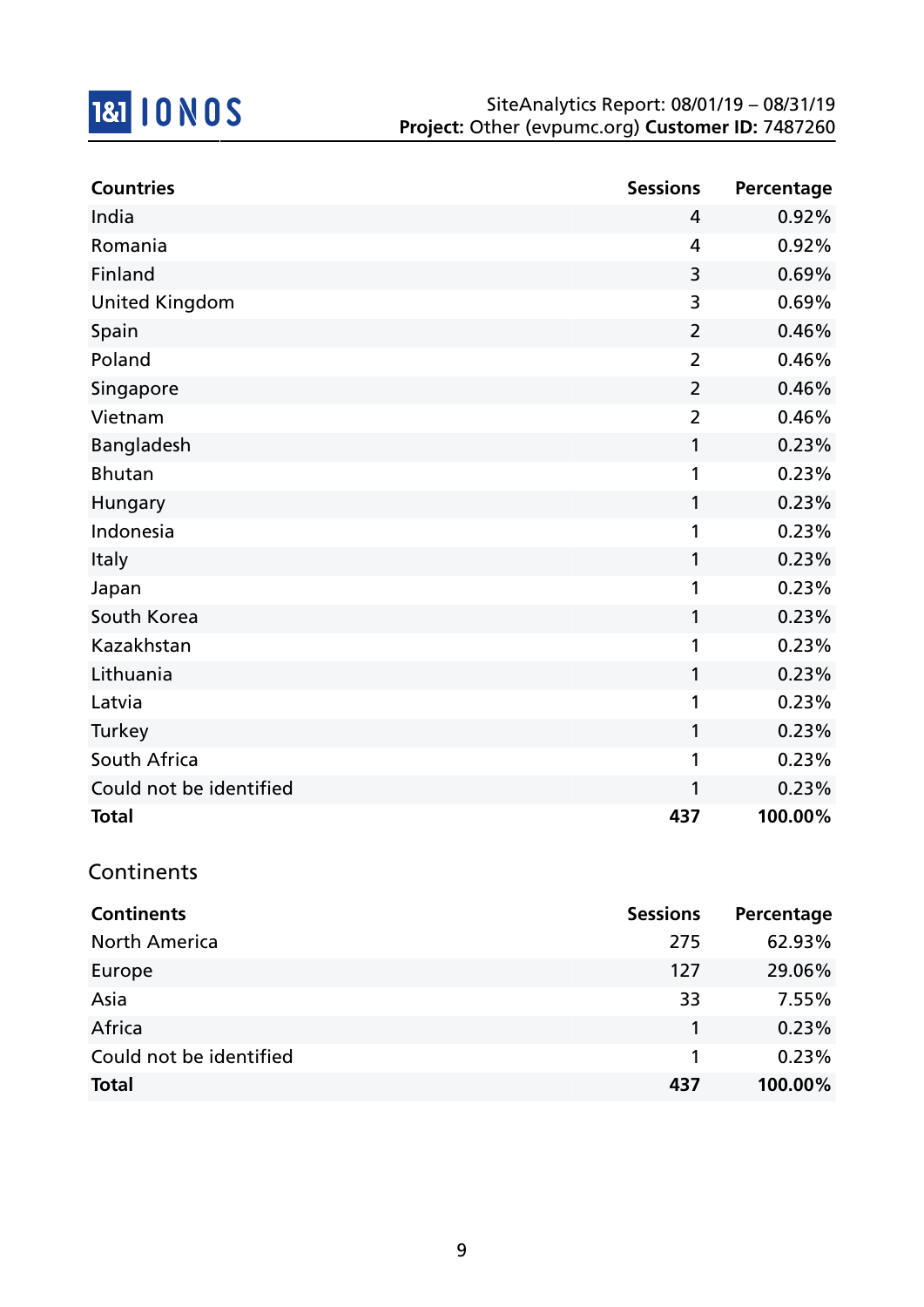

# **Information about the evaluations**

#### Visitors

This evaluation shows how many visitors accessed your website. Visitors are uniquely identified on the basis of the IP address and the browser ID. If a visitor goes to your website more than once a day, only one visitor is counted.

#### Sessions

This evaluation shows the number of sessions. A session starts when a visitor accesses your website and ends when he or she leaves it. A session ends automatically after 30 minutes without activity. If a visitor goes to your website more than once a day, multiple sessions are counted.

#### Search Engine Robots

This evaluation shows which search engine robots have accessed the pages of your website. Search engine robots automatically search the content of websites in order to keep search engine entries up to date.

#### Most Frequently Visited Pages

This evaluation shows which pages of your website were visited most often.

#### Keywords

This evaluations shows the keywords with which your website was most commonly found in search engines.

#### Referring Pages

This evaluation shows the websites from which visitors were transferred to your website.

#### Browsers

This evaluation shows which browsers visitors used to access your website. This way, you know which browsers to optimize your website for, for example.

#### Operating Systems

This evaluation shows which operating systems visitors used to access your website. This way, you know which operating systems are most popular with your visitors, for example, and you can optimize your website for these operating systems.